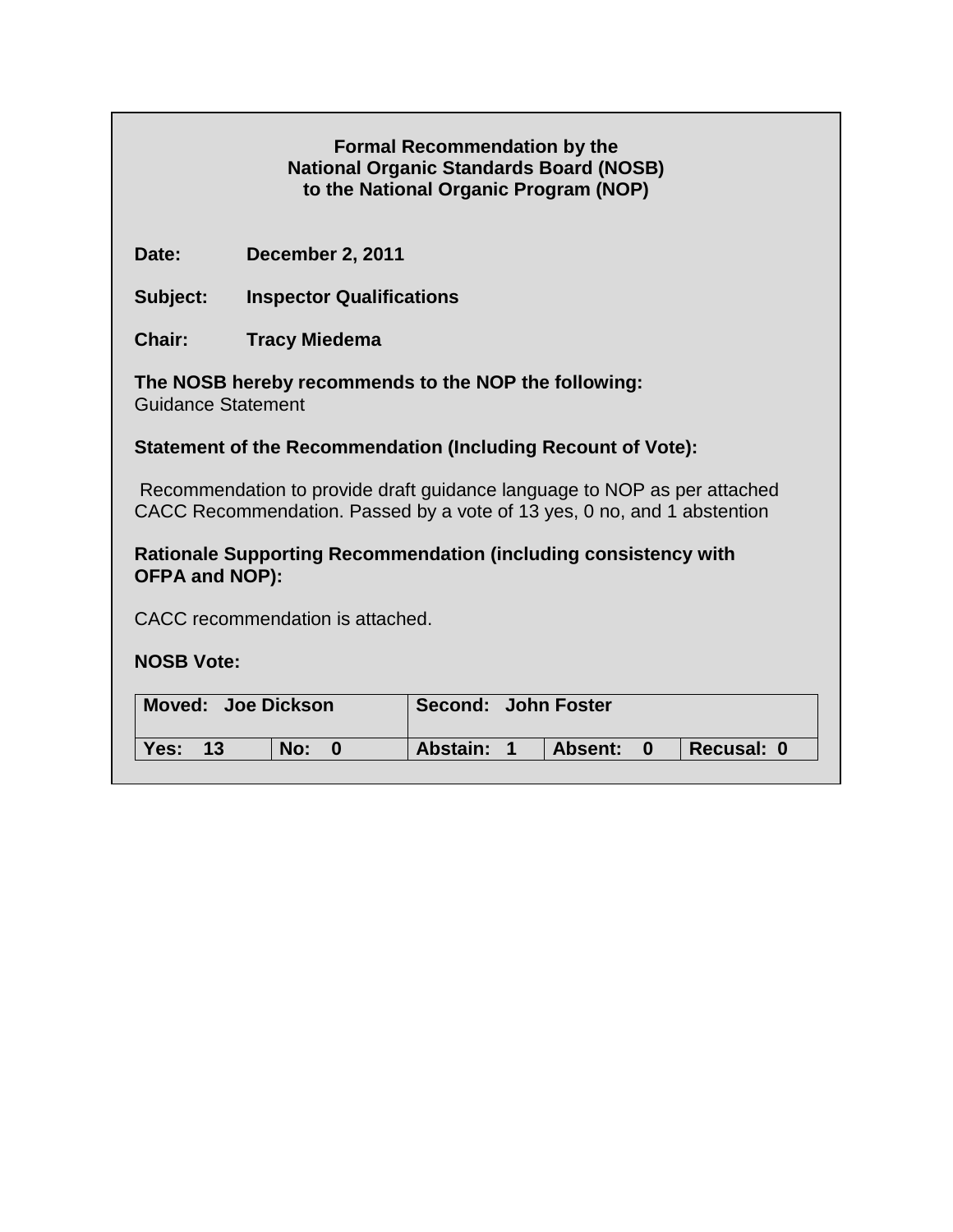### **National Organic Standards Board Certification, Accreditation and Compliance Committee Inspector Qualification Requirements**

#### **December 2, 2011**

#### **Background**

On June 23, 2011, the Deputy Administrator of the National Organic Program (NOP) issued a memorandum to the chair of the National Organic Standards Board (NOSB) requesting a proposal outlining the criteria that inspectors should be required to meet prior to conducting inspections of organic production and handling operations. The Certification, Accreditation and Compliance Committee (CACC) has reviewed this request and, in consultation with representatives from the organic community, developed this proposal. We believe that it would be appropriate, and in the best interest of the organic community, for the NOP to issue guidance to Accredited Certification Agencies (ACAs) on this subject and respectfully submit our recommendations below.

### **Relevant Regulatory Text**

The NOP regulations require that certifiers use employees and contractors with sufficient expertise in organic production. The following passages represent all of the rule language directly addressing or related to inspector qualifications:

205.501 General requirements for accreditation.

(a) A private or governmental entity accredited as a certifying agent under this subpart must:

(1) Have sufficient expertise in organic production or handling techniques to fully comply with and implement the terms and conditions of the organic certification program established under the Act and the regulations in this part;

(2) Demonstrate the ability to fully comply with the requirements for accreditation set forth in this subpart;

(4) Use a sufficient number of adequately trained personnel, including inspectors and certification review personnel, to comply with and implement the organic certification program established under the Act and the regulations in subpart E of this part;

(5) Ensure that its responsibly connected persons, employees, and contractors with inspection, analysis, and decision-making responsibilities have sufficient expertise in organic production or handling techniques to successfully perform the duties assigned.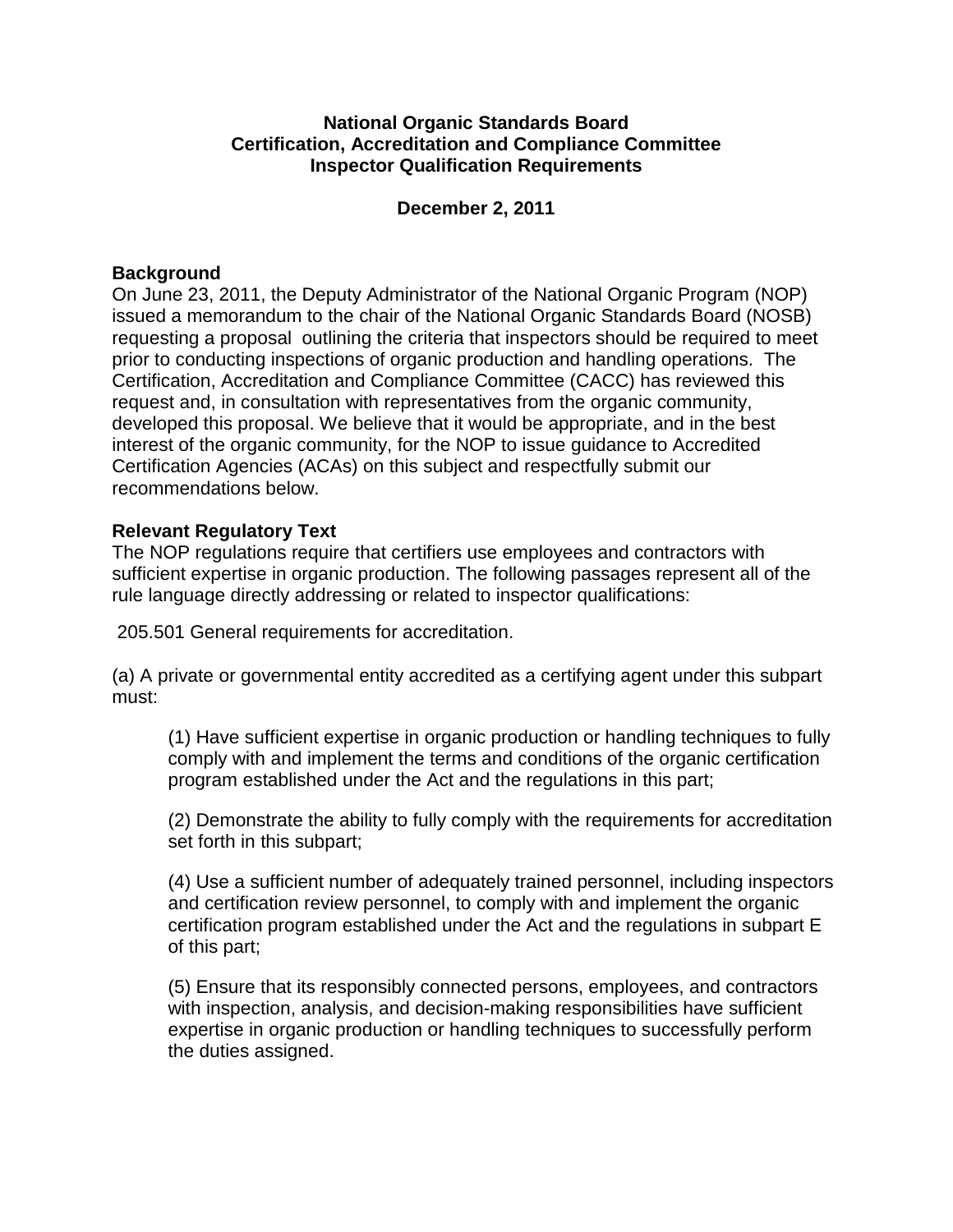(6) Conduct an annual performance evaluation of all persons who perform on-site inspections.

§ 205.504 Evidence of expertise and ability.

A private or governmental entity seeking accreditation as a certifying agent must submit the following documents and information to demonstrate its expertise in organic production or handling techniques:

(a) *Personnel.*

(1) A copy of the applicant's policies and procedures for training, evaluating, and supervising personnel;

(2) The name and position description of all personnel to be used in the certification operation, including certification inspectors;

(3) A description of the qualifications, including experience, training, and education in agriculture, organic production, and organic handling, for:

(i) Each inspector to be used by the applicant and

(4) A description of any training that the applicant has provided or intends to provide to personnel to ensure that they comply with and implement the requirements of the Act and the regulations in this part.

### **Discussion**

Organic inspectors perform a critical function in the ongoing fulfillment the Organic Foods Production Act and the NOP regulations. What professional and technical skills, knowledge and training are necessary to conduct effective inspections? There are currently no specific qualification criteria or standards for what constitutes the "sufficient expertise" called for by the section 205.501(a)(1) of the regulations. This discussion seeks to clarify issues related to defining standard inspector qualifications for all ACAs, and offers a proposal for baseline levels of:

- a) pre-requisite experience, training and knowledge,
- b) continuing education and training, and
- c) performance oversight and assessment .

Because there are a number of different scenarios under which ACAs employ inspectors-including full time employees, part time employees, regular contractors, one-off contractors, etc- we must consider a system that allows for a wide variety of ACA- inspector relationships while ensuring that the inspectors are doing their part to uphold the high levels of integrity expected by the organic community.

In the absence of specific regulatory requirements for the qualifications of organic inspectors, ACAs have instituted a wide range of requirements and criteria in their hiring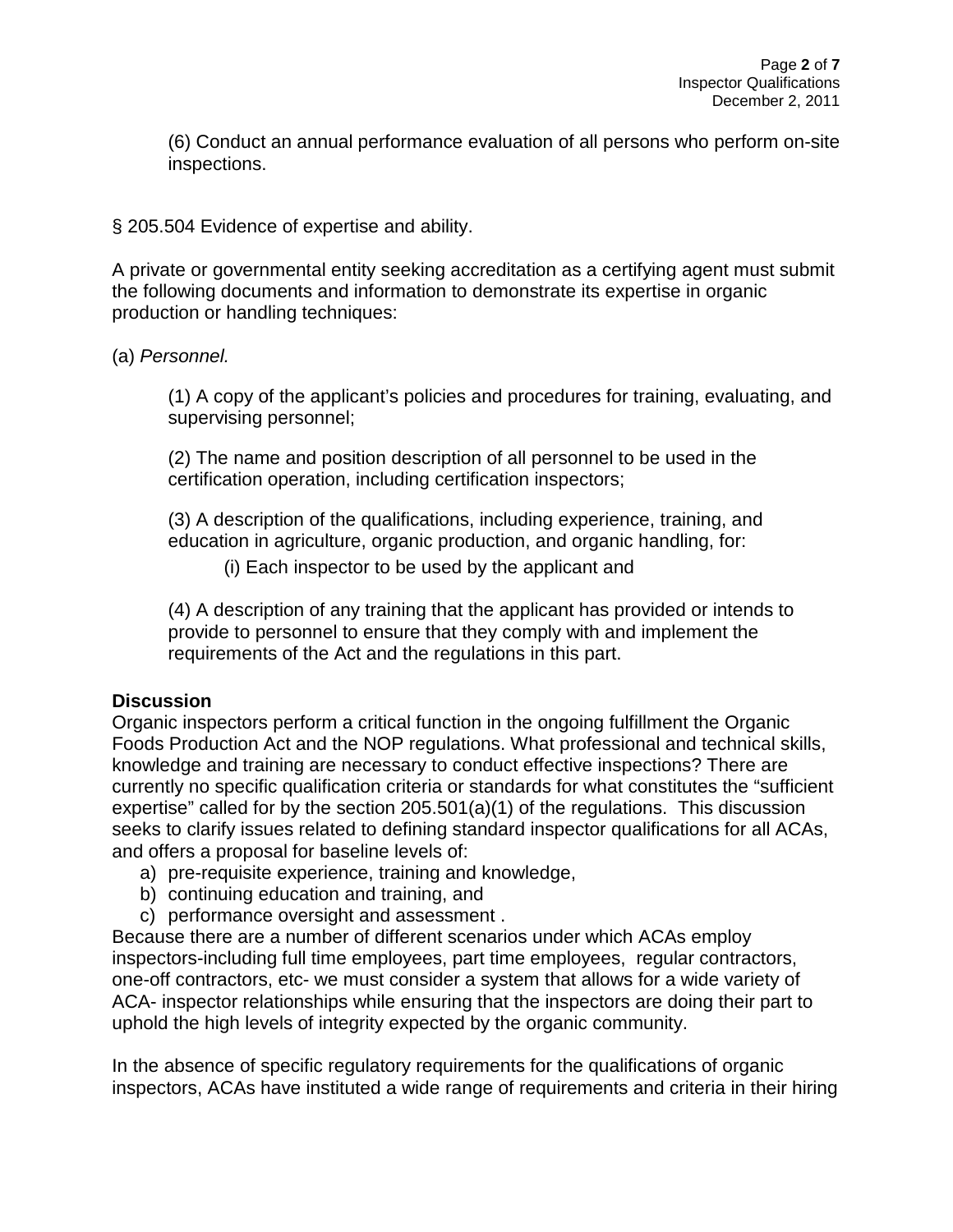process, training, and performance monitoring. While the CACC is aware of the requirements of a few ACAs in particular, the actual extent and range of these specific requirements among the 100 worldwide NOP approved ACAs is not fully known.

The International Organic Inspectors Association (IOIA), formed in 1991, offers an organic inspector training program which is broadly recognized among ACAs. The IOIA training is currently the only training of which we are aware that is targeted at organic inspectors. Most ACAs include IOIA training certificate among their baseline inspector qualification criteria. Some ACAs require additional training beyond the IOIA certificate. These commonly include apprentice inspections and/or annual inspector trainings. Some ACAs, especially those located outside the United States, do not require IOIA training.

The CACC believes that targeted training, such as that provided by IOIA, should be strongly encouraged. We suggest that the NOP consider entering in to a Memorandum of Understanding or other recognition agreement or subcontract with IOIA so that IOIA can be formally recognized and authorized by the NOP. This could allow IOIA to create a formal inspector approval for inspectors who have successfully passed their training course and participate in continuing education. While IOIA currently offers an "accredited inspector" status, it is the understanding of the CACC that this designation is not particularly meaningful to ACAs during their hiring process, and that relatively few qualified inspectors seek "accreditation". We believe that having a pool of inspectors which are formally approved by IOIA under the auspices of the NOP would be extremely beneficial to the entire organic community.

It is essential that during the accreditation process, ACAs are verified as hiring only competent, trained inspectors. Anecdotal evidence suggests that while the qualifications of certification personnel are evaluated during current NOP audits, those of contract or part-time inspectors are not often reviewed. The CACC is particularly concerned about situations where an ACA may rely on only one inspector, or a small handful of inspectors, to perform all of the inspections for an ACA. In particular, it is essential that the ACA has sufficient criteria for assigning different types of operations to that inspector.

At minimum, all ACA's should be required to attend annual NOP trainings and those trainings must include clear direction as to inspector qualification and continuing education. We find arguments that such trainings are cost prohibitive unconvincing. The NOP has been offering these trainings in many locations in the US and abroad for many years and has been clear of their intention to continue to do so. Those ACAs who need to adjust fees or adjust budgets accordingly need to do so. This is essential in assuring their clients—and thereby the general public—that they are operating on a level playing field in the national and international arena. This is critical to prevent responsible ACAs from falling victim to certifier shopping based on costs which have been subsidized by systematic use of under qualified inspectors who charge less for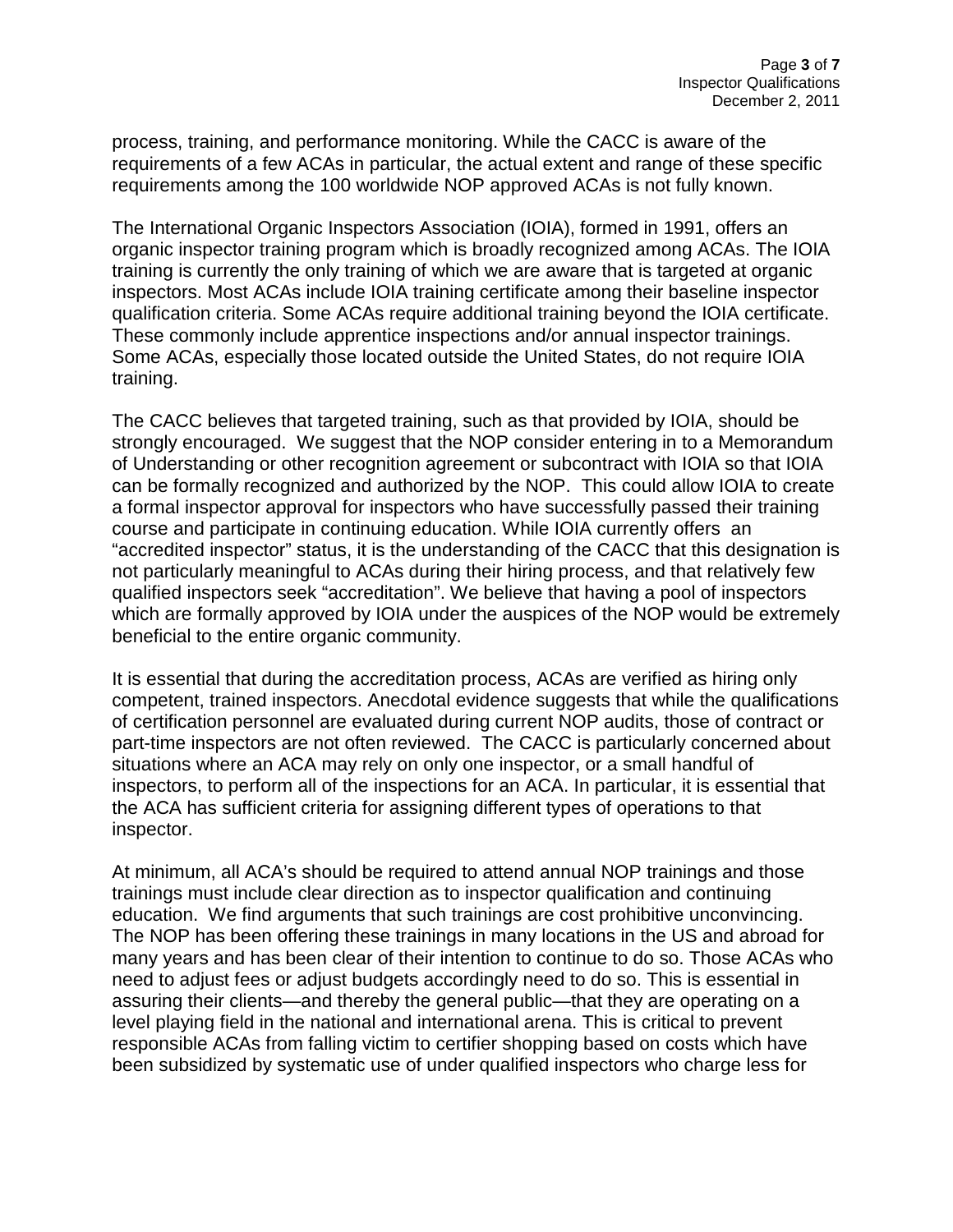their services. The training of ACAs is essential to ensuring that they have the opportunity to make judgments about the qualifications of the inspectors they use.

We recognize that there is not absolutely uniform need for training, experience or education for inspector qualifications across all types of inspections. Distinctions are needed according to the types of operations that are being inspected. These can be defined in different layers and to different degrees. The first and broadest categorization is by scope: Crops, Handling, or Livestock. Wild crop harvesting, the fourth scope under the NOP, should be considered a subtype of crop production, as it is of minor prevalence, and an experienced organic crops auditor can effectively perform these inspections after a focused briefing on specific issues and standards related to wild crop harvesting practices.

Within those three major lenses of the scope of production there are then a range of specialties and levels of complexity. Because of the significant diversity of crops and operation types, we cannot reasonably set the same requirements for inspectors of all the possible different crops, processes, products, animals and livestock rearing methods. While a good inspector should be capable of inspecting any operation under the general scope to which they are qualified, some types of production are particularly complicated and may require additional training. Dairy is one sub-category of livestock that arguably calls for a separate qualifications category. Dairy operations often involve unique practices and standards from other livestock production that require special training and experience for the inspector.

An additional challenge posed in appropriately assigning inspectors to operations is balancing the need for familiarity with the production system and ensuring a lack of conflict of interest. Operations being inspected rightfully expect that the inspector understand the fundamentals of the product being produced or handled. For example, an otherwise qualified inspector who is also growing strawberries or has grown strawberries might likely be a qualified inspector to inspect another strawberry farm. However, the strawberry farm being inspected may object to an inspector who currently or previously worked for a business that is in direct market competition. We recognize that this may be less of an issue for ACAs where inspectors are full time employees.

While familiarity of the inspector with the type of operation being inspected is necessary, what is more critical is the type of general auditing skills that are not easily taught. To a large extent, a typical organic inspector is a "general practitioner". Many of the general auditing skills are applicable across the entire range of organic inspections. Expertise in one of the three general areas makes it easier for an inspector to increase their scope to include additional types of inspections. We believe that a successful crop inspector can be more quickly trained to also do handling inspections than someone who has no inspection experience. Therefore, we believe that the specific-scope qualification criteria should be more flexible for an experienced inspector who is extending the scope of their existing qualifications.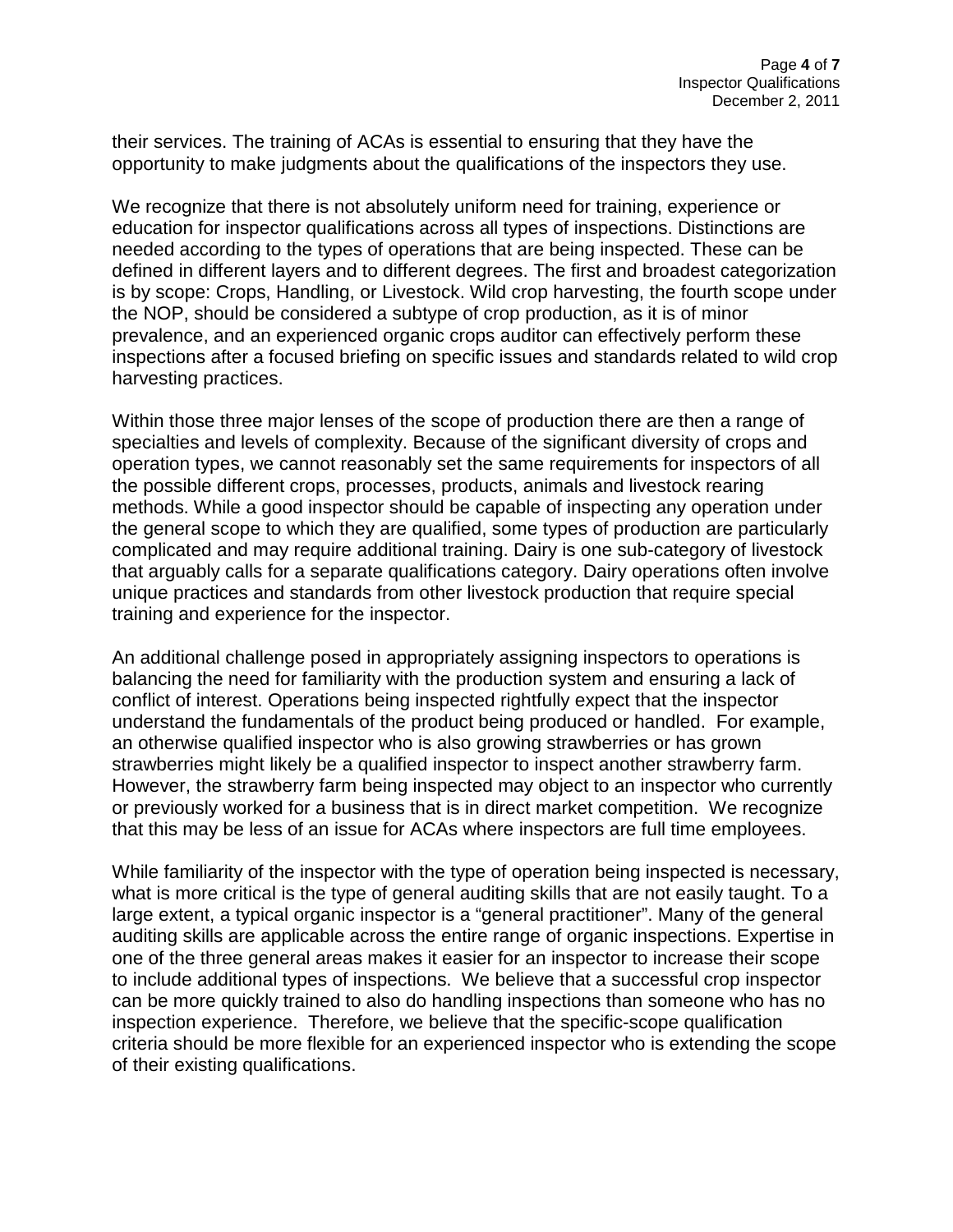We believe that ongoing continuing education is essential for organic inspectors. Like many other professions, we believe that organic inspectors should stay up to date on the emerging issues in the field through attending conferences, advanced trainings, or other educational events where either specific or general knowledge can be acquired. While most, if not all, ACAs do not currently require this of their inspectors, we assert that they can, and indeed should.

We recognize that we must be careful to implement requirements that are fair to all ACAs, regardless of size, but also seek to provide a meaningful baseline for hiring inspectors to assure to the greatest degree possible consistency the organic production marketplace an the consumer marketplace. At this time, we suggest that standardized inspector qualifications requirements should remain somewhat broadly defined. The organic inspector profession is not large or deep enough presently to accommodate many narrowly define scopes of qualifications. There is a need for definitions and requirements for baseline qualifications that will meet the needs of having capable knowledgeable inspectors but that are practical and achievable by inspectors and the ACAs.

Beyond the required NOP annual performance evaluation for all inspectors, it is unknown to what extent ACAs monitor inspector performance, provide constructive feedback, and require corrective action when correctable performance issues are detected. Some ACAs provide an evaluation of every inspection report. Some ACAs may require periodic witness audits of their inspectors, however this is currently unusual, perhaps due to limited administrative and over-sight resources within the ACAs. We believe that more rigorous oversight of the inspectors by ACAs would provide value to the organic community. Organic inspectors, especially those that work on contract for a number of ACAs, would likely welcome more feedback about their performance.

It is essential that ACAs are capable of ensuring that only qualified inspectors perform their inspections and assert that annual NOP training is essential for ACAs just as annual inspection training is for inspectors. While some ACAs use complex database systems to match inspector qualifications with the operation type, this can also be accomplished using simpler methods not requiring computerized systems. However it is done, we believe that each ACA must be able to justify why the specific inspector has been assigned to a particular operation and why they are qualified to perform the inspection.

### **Proposed Guidance**

**Baseline Qualification Criteria for Organic Inspectors** 

- A. As fundamental initial "organic inspector" criteria:
	- 1. Baseline pre-requisite knowledge and expertise for initial 'organic inspector' status.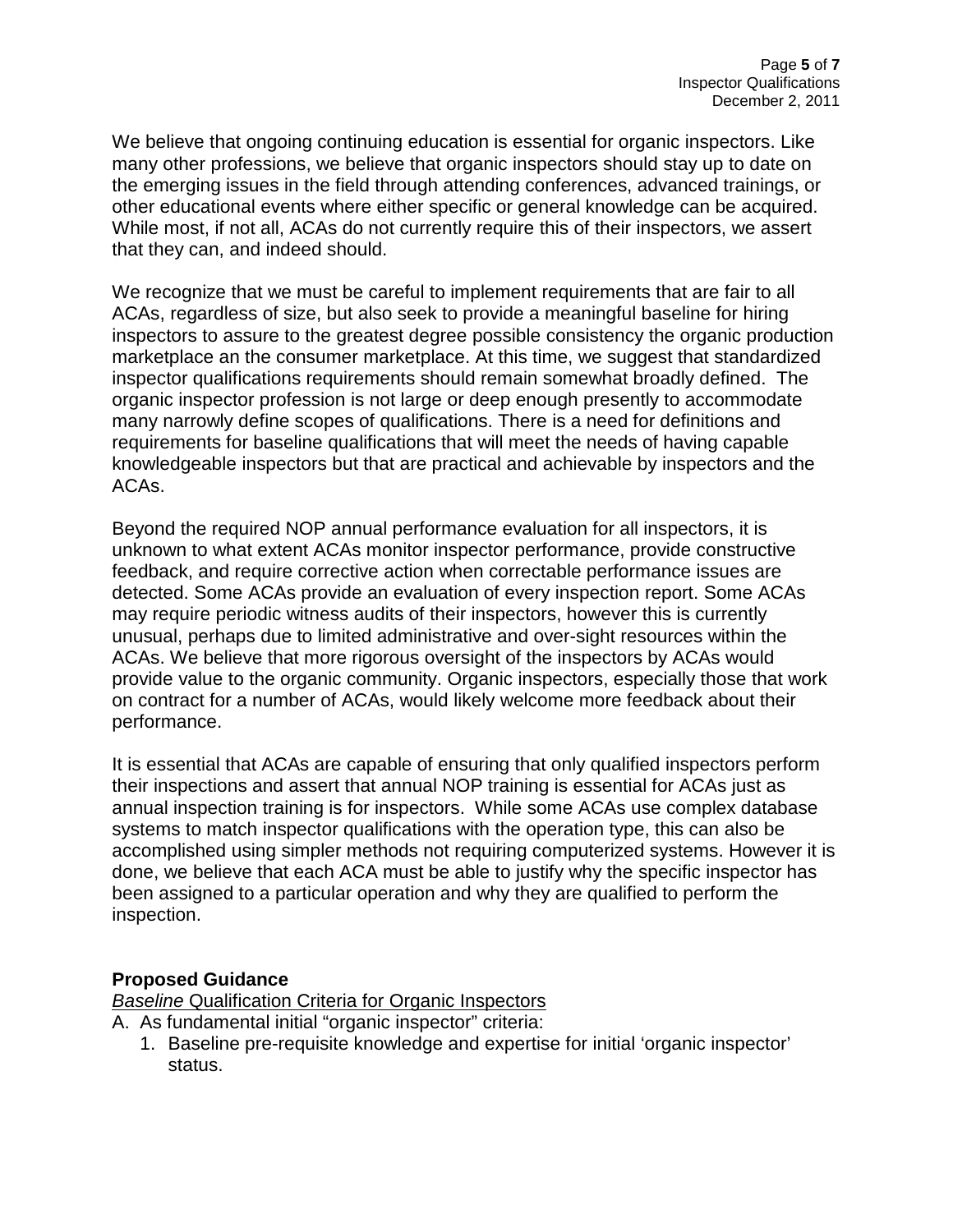- a. Minimum two years of combined work experience, education, and training in agricultural production, applicable to the scope of inspections to be initially performed: crops, handling, or livestock.
- b. Must include at least two of the three different criteria: *experience* with the scope of operations to be inspected, *education* relevant to the scope of operations to be inspected, or specific *training* within the scope of operations to be inspected.
- c. Training equivalent to the Independent Organic Inspectors Association (IOIA) basic training, i.e. four days of concentrated training culminating in a qualifying exam.
- d. Apprenticeship consisting of a minimum of three shadow inspections, accompanied by an experienced organic inspector and followed by witness inspections where the apprentice is observed and deemed competent by the experienced inspector or certifying agent.
- e. Must have a good evaluations and recommendations by an experienced organic inspector or certifying agent assessing the inspector understanding of inspection protocols and applicable organic standards.
- f. Once an individual has established themselves as a competent organic inspector in any one of the three general areas, addition of a new scope does not require an additional two years of focused experience and training in that area. General organic inspecting skills are applicable to all areas and can therefore greatly assist the inspector in expanding their scope, while seeking whatever specific additional knowledge is required to sufficiently understand the new area.
- B. As continuing organic inspector criteria:
	- 1. Continuing Education
		- a. Annual training by Accredited Certifiers Association (ACA) to update on specific procedures of the ACA as well as National Organic Program (NOP) standards updates and guidelines.
		- b. Minimum 8 hours annual continuing education related to the type of inspection work performed. Each hour of curriculum time (e.g. class time, coursework, field study, testing), equals one hour of continuing education hours. Trainings conducted by ACAs and closed to the general inspection community do not apply toward continuing education hours given their tendency to focus on certifier procedures, rather than broad knowledge such as agronomic and food industry practices, and general auditing skills.
		- c. In-depth training on the topic of recordkeeping and/or accounting must be included as part of continuing education, and IOIA is encouraged to develop a training to fulfill this need.
		- d. Continuing education credits include webinars, seminars, workshops, and colleges and university extension programs related to the type of inspection work performed or new scope of inspection interest.